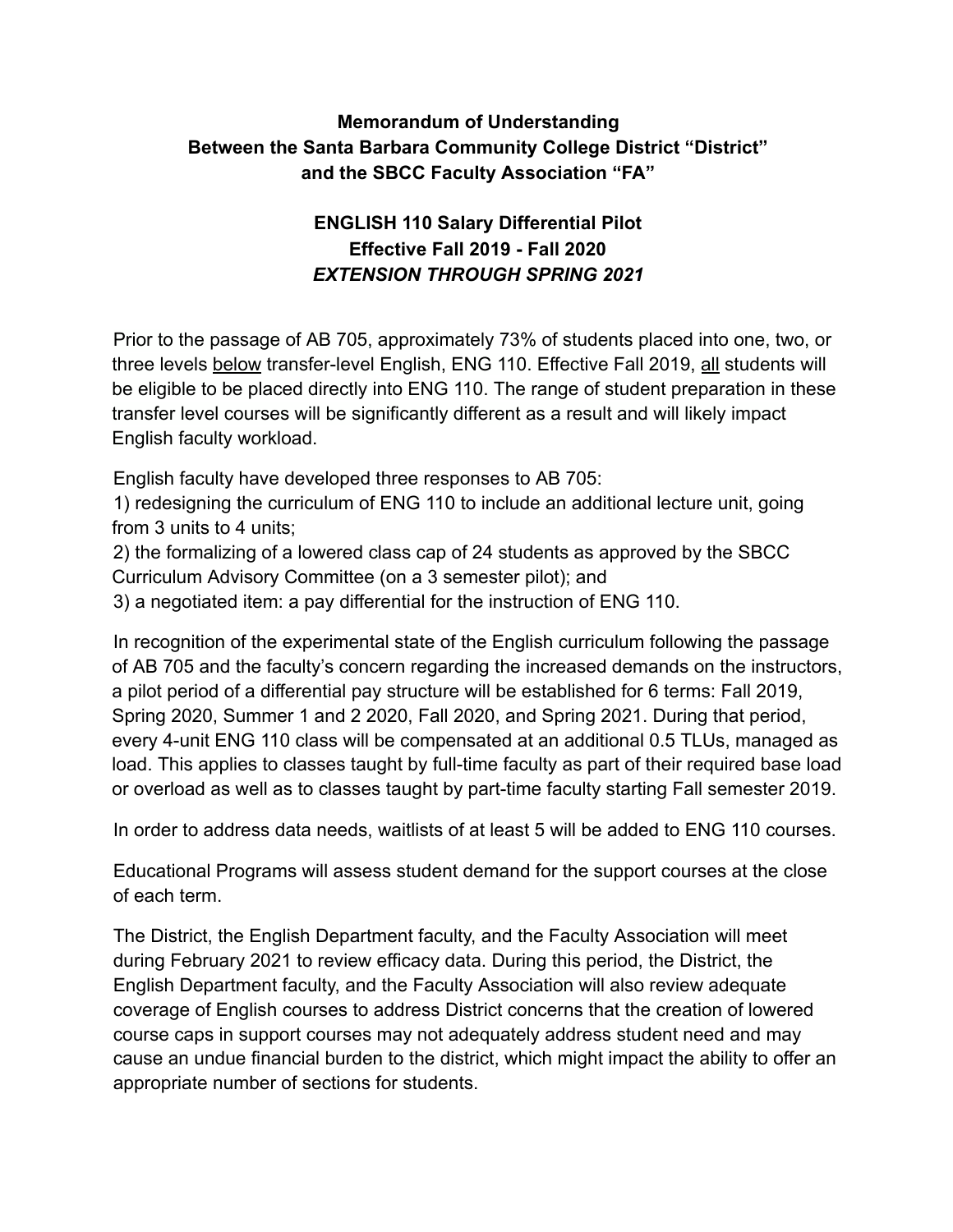Continuation of this differential will be contingent on negotiations based on student success data, student qualitative data (if available), review of course coverage, and other extenuating circumstances of Fall 2019, Spring 2020, and Fall 2020.

Negotiations for future semesters are scheduled for March 2021.

The parties executed this agreement on Tuesday, November 24, 2020.

( Alden  $\overline{\phantom{a}}$  , and the contribution of the contribution of  $\overline{\phantom{a}}$  , and  $\overline{\phantom{a}}$  , and  $\overline{\phantom{a}}$  , and  $\overline{\phantom{a}}$  , and  $\overline{\phantom{a}}$  , and  $\overline{\phantom{a}}$  , and  $\overline{\phantom{a}}$  , and  $\overline{\phantom{a}}$  , and  $\overline{\phantom{a}}$  , and

Pamela Ralston, Executive Vice President Cornelia Alsheimer, President Santa Barbara Community College District SBCC Faculty Association

Wichen Shanahan

Michael Shanahan, Vice President - Human Resources Santa Barbara Community College District

#### \*Future scheduling:

<sup>1.</sup> FA/English dept to bring info to District/Pamela on **Feb 5th 11am - 1pm**

<sup>2.</sup> FA/English dept have proposal/data by Feb 2021 and Negotiations for future semesters are scheduled for **March 5, 2021 10am -12pm**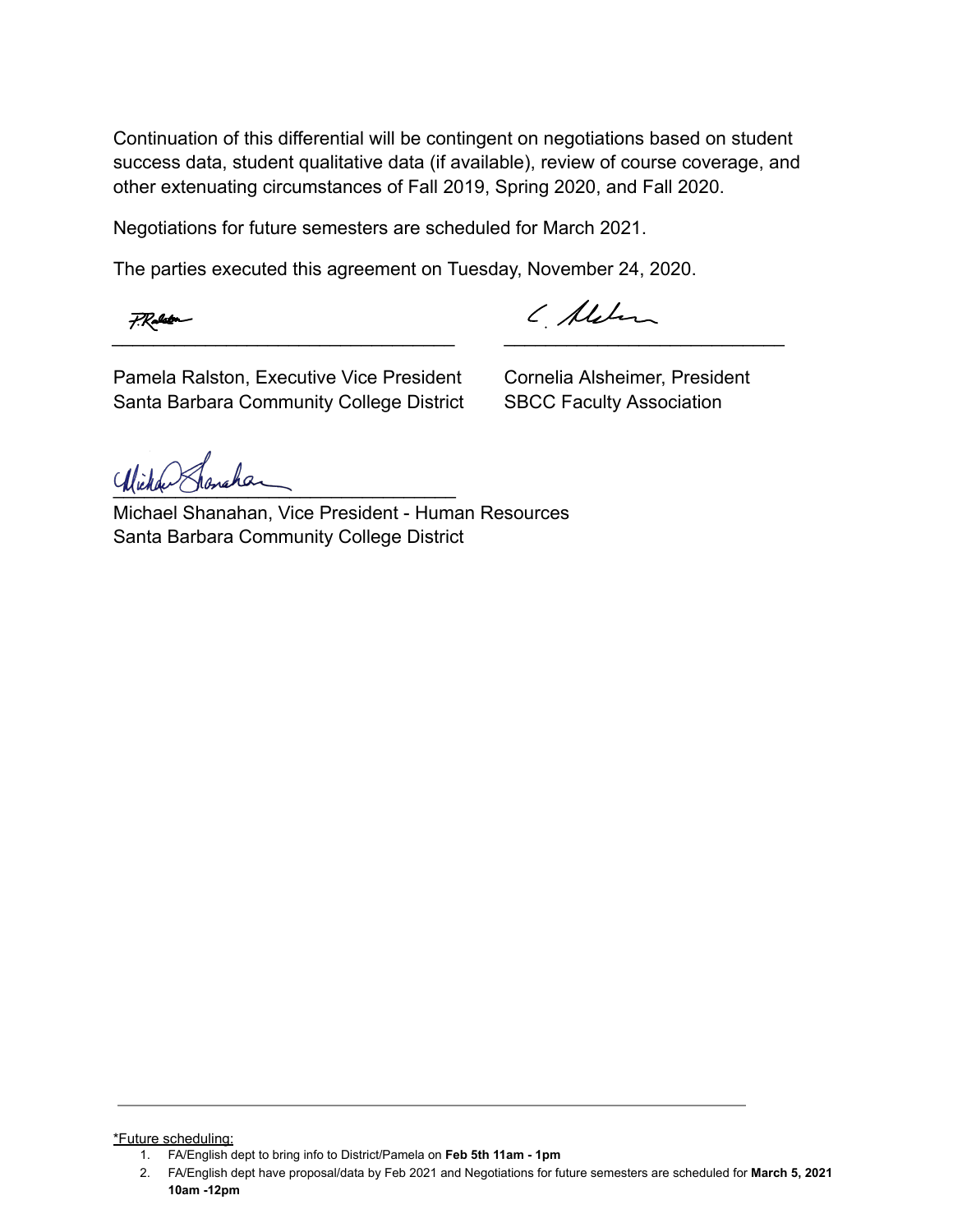# FA\_MOU\_ENG\_110\_DIFFERENTIAL

Final Audit Report 2020-12-07

| Created:        | 2020-11-25                                   |
|-----------------|----------------------------------------------|
| By:             | Rachel Walsh (rewalsh1@pipeline.sbcc.edu)    |
| Status:         | Signed                                       |
| Transaction ID: | CBJCHBCAABAAZ-DGBRihbgobDWAncKvXCo0deW3qyJk5 |

# "FA\_MOU\_ENG\_110\_DIFFERENTIAL" History

- **D** Document created by Rachel Walsh (rewalsh1@pipeline.sbcc.edu) 2020-11-25 - 1:02:56 AM GMT- IP address: 73.158.3.59
- Document emailed to Michael Shanahan (mshanahan@pipeline.sbcc.edu) for signature 2020-11-25 - 1:03:30 AM GMT
- Email viewed by Michael Shanahan (mshanahan@pipeline.sbcc.edu) 2020-11-25 - 1:34:29 AM GMT- IP address: 66.249.80.15
- $\mathscr{O}_\bullet$  Document e-signed by Michael Shanahan (mshanahan@pipeline.sbcc.edu) Signature Date: 2020-11-25 - 1:34:40 AM GMT - Time Source: server- IP address: 76.90.35.65
- Document emailed to Pamela Ralston (pgralston@pipeline.sbcc.edu) for signature 2020-11-25 - 1:34:42 AM GMT
- **Email viewed by Pamela Ralston (pgralston@pipeline.sbcc.edu)** 2020-11-25 - 1:50:31 AM GMT- IP address: 66.249.80.19
- $\mathscr{O}_0$  Document e-signed by Pamela Ralston (pgralston@pipeline.sbcc.edu) Signature Date: 2020-11-25 - 1:50:56 AM GMT - Time Source: server- IP address: 184.187.173.74
- Document emailed to Cornelia Alsheimer-Barthel (cmalsheimerb@pipeline.sbcc.edu) for signature 2020-11-25 - 1:50:58 AM GMT
- **Email viewed by Cornelia Alsheimer-Barthel (cmalsheimerb@pipeline.sbcc.edu)** 2020-12-03 - 5:49:00 PM GMT- IP address: 79.207.67.148
- **Email viewed by Cornelia Alsheimer-Barthel (cmalsheimerb@pipeline.sbcc.edu)** 2020-12-05 - 5:42:41 PM GMT- IP address: 66.249.81.67
- **Email viewed by Cornelia Alsheimer-Barthel (cmalsheimerb@pipeline.sbcc.edu)** 2020-12-07 - 2:41:02 PM GMT- IP address: 66.249.81.75